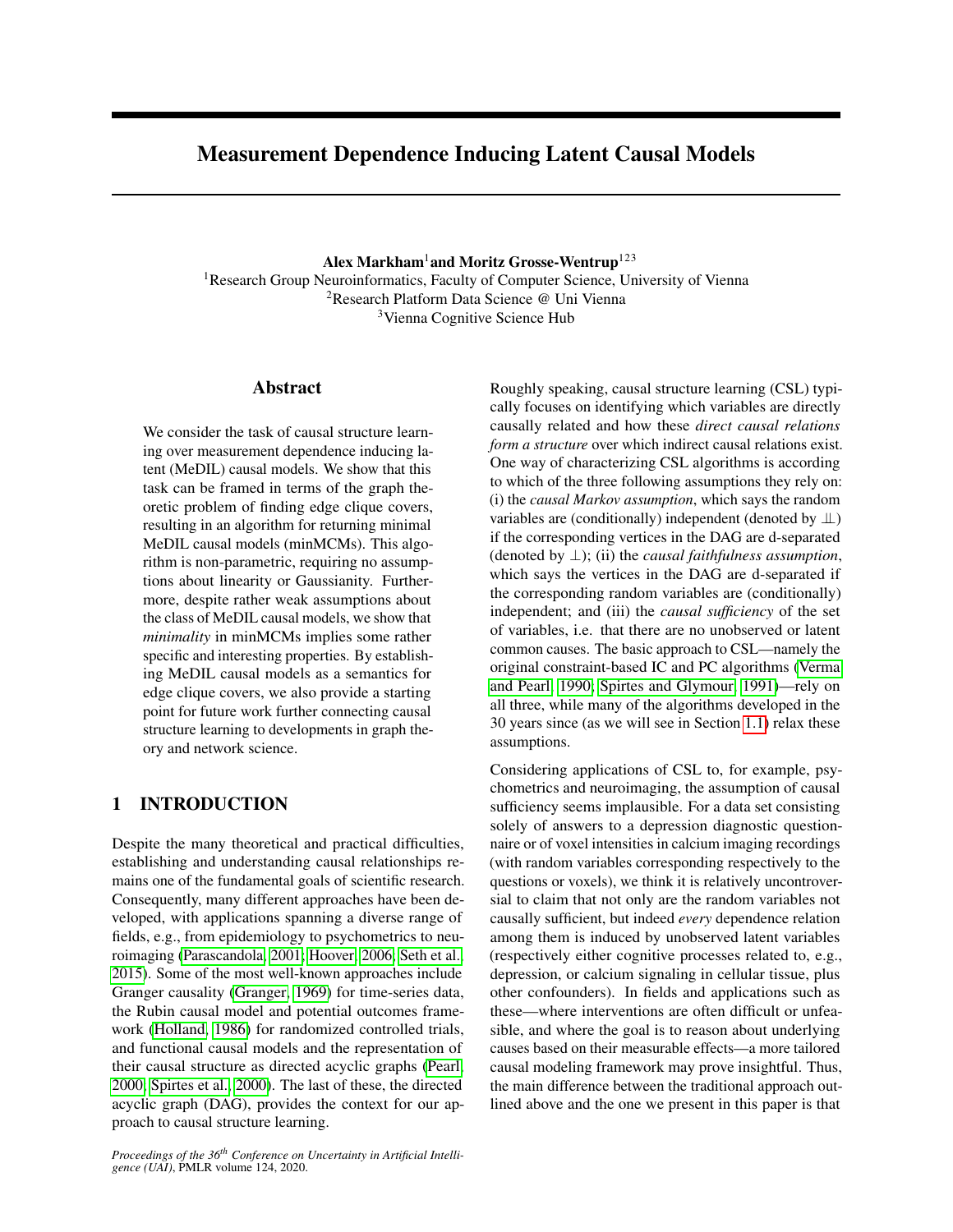we assume a strong causal *in*sufficiency of the random variables being modeled and therefore are able to represent a different (but not entirely disjoint) class of causal structures than is possible with DAGs in the traditional approach.

The rest of the paper is organized as follows: We begin by reviewing related work, emphasizing points of departure. In Section [2](#page-2-0) we define measurement dependence inducing latent (MeDIL) causal models to be the class of latent measurement models in which measurement variables can only be effects (and not causes—contrary to the definition of measurement models explored by others), making no further assumptions about linearity or parametrizations of the distributions. We then introduce the notions of observational consistency and minimality, allowing us to, for a given (estimated) distribution of measurement variables, construct a minimal MeDIL causal model (min-MCM). Then, in Section [3,](#page-3-0) by framing minMCMs as edge clique covers (ECCs) of the undirected dependency graph over measurement variables, we note how two notions of minimality emerge. Subsequently, despite our nonrestrictive assumptions and notion of minimality in minMCMs, we are able to prove (i) that a minMCM lower bounds the number of latent variables or the number of functional causal relations (depending on which notion of minimality is used), (ii) that the latent variables of the minMCM are all pairwise independent, and (iii) that (somewhat surprisingly) the minMCM can have more latent causes than measured variables. In Section [4](#page-5-0) we describe an algorithm for learning minMCMs from only *unconditional* (in)dependencies. Finally, we demonstrate our approach with an application to a psychometric data set in Section [5,](#page-6-0) before concluding with a discussion of promising directions for future work.

#### <span id="page-1-0"></span>1.1 RELATED WORK

Elaborating on the basic approach mentioned above, CSL without latents amounts to finding an *essential graph* [\(An](#page-8-0)[dersson et al., 1997\)](#page-8-0), a mixed graph with directed and undirected edges, which represents the Markov equivalence containing the true DAG. The essential graph is typically found by using either a score- or constraint-based approach. Score-based methods find an essential graph by directly optimizing a score of how well it fits the data samples [\(Chickering, 2002\)](#page-9-9).Constraint-based methods take a set of conditional independence relations as input (which must be estimated or acquired somehow before applying the algorithm), and these relations constitute a set of constraints on the possible d-separations, which the output essential graph satisfies [\(Verma and Pearl, 1990;](#page-9-7) [Spirtes](#page-9-8) [and Glymour, 1991\)](#page-9-8). Our approach in this paper is more closely related to constraint-based methods, especially

their extensions to latent variable models.

Extensions of CSL to causal models including latent variables (i.e., relaxing the causal sufficiency assumption), such as the FCI algorithm and its variants [\(Spirtes et al.,](#page-9-10) [1999\)](#page-9-10), correspondingly extend the search space from essential graphs to partial ancestral graphs (PAGs), which have an additional three edge types (so five total), allowing them to represent the extended Markov equivalence class containing dependencies induced by latent variables.

In these terms, our latent CSL algorithm *is not* searching for a PAG. As we explain in sections [2](#page-2-0) and [3,](#page-3-0) by making use of the strong causal insufficiency in this application space, we can directly represent the conditional independence constraints that form the input for our algorithm as an undirected dependence graph (UDG). This UDG is essentially a PAG with only bidirected edges. Or, put another way, it is a modified Markov random field [\(Kin](#page-9-11)[dermann and Snell, 1980\)](#page-9-11) where the conditional independence relations are determined from the undirected edges by using strong causal insufficiency (see Proposition [6\)](#page-3-1) instead of the Markov property, thereby allowing the UDG to represent latent induced dependence (which Markov random fields are usually incapable of representing).

With the conditional independence constraints input in the form of a UDG over measurement variables, our algorithm essentially adds the latent causes and directed edges necessary to construct the minimally causally sufficient DAG containing latent and measurement variables. Thus, instead of doing CSL in the presence of latent variables as is the case with FCI and similar algorithms, we *use CSL to reason about latent variables*.

Our approach is more related in this respect to other work on measurement models [\(Silva and Scheines, 2005;](#page-9-12) [Silva](#page-9-13) [et al., 2006;](#page-9-13) [Kummerfeld et al., 2014;](#page-9-14) [Kummerfeld and](#page-9-15) [Ramsey, 2016\)](#page-9-15). However, these other approaches utilize properties of the covariance matrix of the measurement variables, such as vanishing tetrad constraints, while we utilize graph theoretic properties of the UDG representation of conditional independencies. This results in connections between our approach and causal feature learning [\(Chalupka et al., 2016\)](#page-9-16) and causal consistency and abstraction [\(Rubenstein et al., 2017;](#page-9-17) [Beckers and Halpern, 2019\)](#page-8-1), which will be discussed more with respect to future work in Section [6.2.](#page-8-2) Another closely related approach is factor analysis, especially when framed in terms of using the topology of a Bayesian network of observed variables to reason about hidden factors [\(Martin and VanLehn, 1994\)](#page-9-18), with the main difference being our goal of a minimally causally sufficient DAG as opposed to a statistically convenient (but not necessarily as causally relevant) factor model.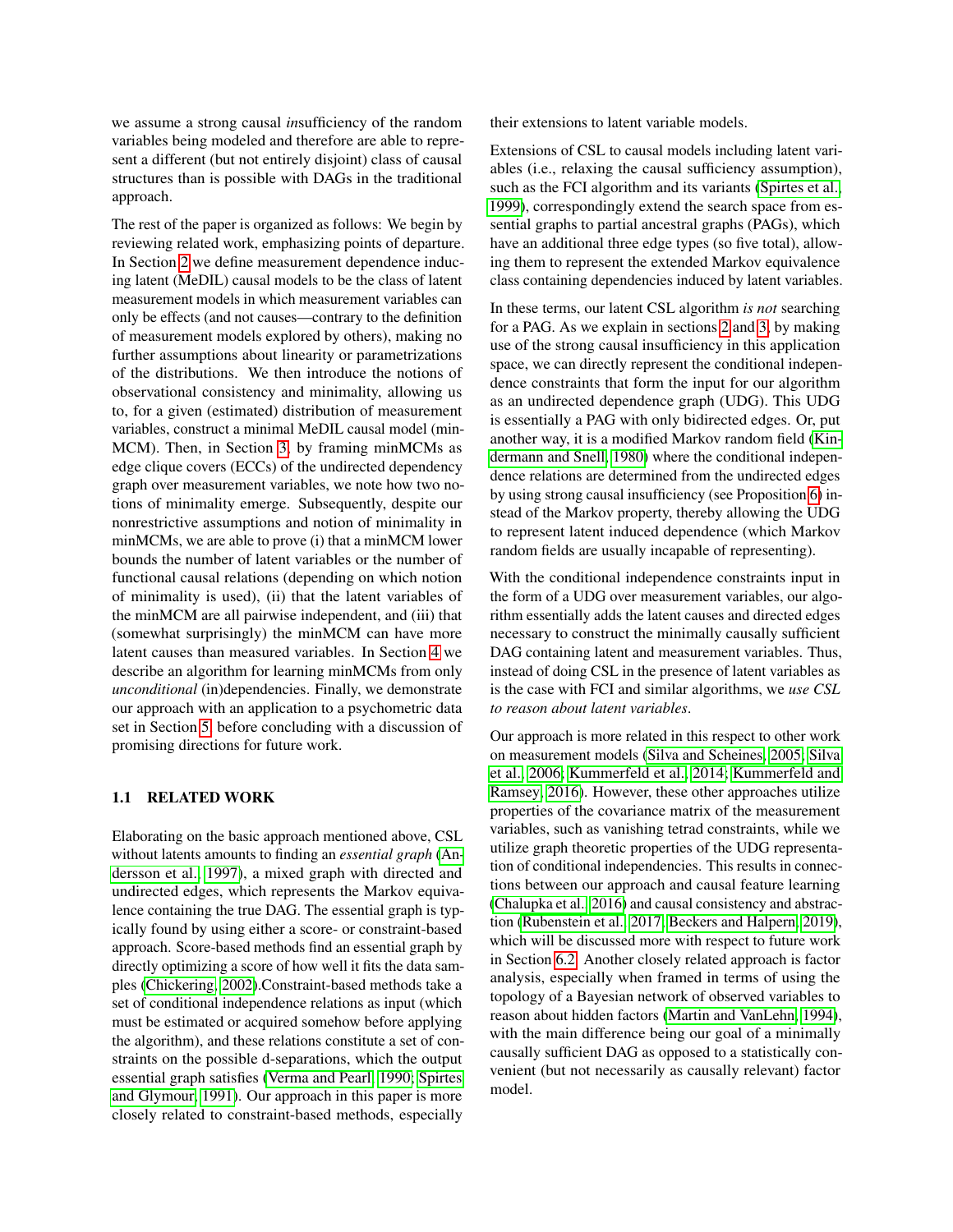Overall, our approach has several points of overlap in terms of motivations and formal methods in existing CSL, measurement model, and factor analysis approaches. However, we address the problem from a different perspective, utilizing the causal insufficiency property of our application space and graph theoretic edge clique cover methods to produce a novel algorithm.

## <span id="page-2-0"></span>2 MINIMAL MEDIL CAUSAL MODELS

We begin with a formal definition of *measurement dependence inducing latent (MeDIL) causal models*, before discussing the notion of observational consistency and its implications about minimality in such models.

We use functional causal models (FCMs) to describe causal relations in complex systems.

Definition 1 (Functional Causal Model). A *functional causal model* is a triple  $\mathcal{M} = \langle V, F, \epsilon \rangle$ , where

- V is the set of (endogenous) random variables,
- F is a set of functions defining each endogenous variable as a function of its direct causes (i.e., parents or pa()) and its corresponding exogenous random variable, so that for each  $V_i \in \mathbf{V}$ , we have  $V_i :=$  $f_i(\text{pa}(V_i), \epsilon_i)$ . Furthermore, **F** is constrained such that no  $V_i$  is a direct cause of itself or any of its causes, removing the possibility of causal cycles.
- $\epsilon$  defines a joint probability distribution over the exogenous (or noise) variables, with a corresponding  $\epsilon_i \in \epsilon$  for each  $V_i \in \mathbf{V}$ , and with  $\epsilon_i$  being independent with  $\epsilon_j$  for each  $\epsilon_i, \epsilon_j \in \epsilon$

 $\Box$ 

In particular, we are interested in latent CSL over measurement variables, so it is advantageous to move from the general FCM definition to a specifically structural/graphical definition that conceptually differentiates the set of endogenous variables into causally effective latent variables and their observed measurements, leading to the idea of MeDIL causal models:

<span id="page-2-1"></span>Definition 2 (Measurement Dependence Inducing Latent Causal Model (MCM)). A graphical MCM is a DAG, given by the triple  $G = \langle L, M, E \rangle$ . L and M are disjoint sets of vertices, while E is a set of directed edges between these vertices, subject to the following constraints:

- 1. all vertices in M have in-degree of at least 1 and out-degree of 0
- 2. all vertices in L have out-degree of at least 1

#### 3. E contains no cycles

 $\Box$ 

There are no further constraints as to the variety of distributions and functional causal relations that MCMs can represent, i.e., they are non-parametric and their arrows can represent arbitrary functional relations between variables. The formal constraints 1. and 2. in Definition [2](#page-2-1) are to ensure that MCMs are applicable to settings in which we can explicitly separate into disjoint sets the measured effect variables M whose probabilistic dependencies must therefore be mediated by latent causes L.

However, the explicit separation of cause and effect and the corresponding latent structure in MCMs introduces its own difficulties for inference. Namely, many latent models are consistent with a given probability distribution over observed effects, making the task of inferring a single latent model ill-posed. In order to help explain this consistency of different latent models and illustrate our strategy for restricting the problem so that inference is well-posed, consider the following definition and example.

Definition 3 (Observational Consistency). A MCM is *observationally consistent* with a probability distribution over measurement variables if it is capable of inducing the pairwise dependencies (which can estimated from samples) of that distribution. This can be seen as a weakening of the notion of observational equivalence corresponding to our extension from DAGs containing only observed variables to the notion of  $MCMs.<sup>1</sup>$  $MCMs.<sup>1</sup>$  $MCMs.<sup>1</sup>$ 

<span id="page-2-3"></span>Example 4 (Observational Consistency). Suppose we have data consisting of peoples' answers to a questionnaire with four questions designed to measure depression and stress. We assume that the answer to one question cannot cause the answer to another and therefore that the observed answers as well as any observed association between answers are the result of latent causes, such as depression or stress. Define random variables  $M = \{M_1, M_2, M_3, M_4\}$  corresponding to answers to the four questions, and let them have only the following two pairwise independencies:

$$
M_1 \perp\!\!\!\perp M_4 \quad \text{and} \quad M_2 \perp\!\!\!\perp M_4
$$

The pairwise dependency structure between variables in M is shown in Figure [1\(a\),](#page-3-2) and three observationally consistent MCMs are shown in [1\(b\), 1\(c\), 1\(d\).](#page-3-2) As this example demonstrates, multiple latent models can give rise to the same set of observed dependencies.

 $\Box$ 

<span id="page-2-2"></span><sup>1</sup>*observational* or *Markov equivalence* [\(Pearl, 2000,](#page-9-5) pp. 16–20) means two DAGs have the same skeletons and colliders, while observational consistency means that two MCMs have the same undirected dependency graphs over measurement variables (e.g., Figure [1\)](#page-3-2)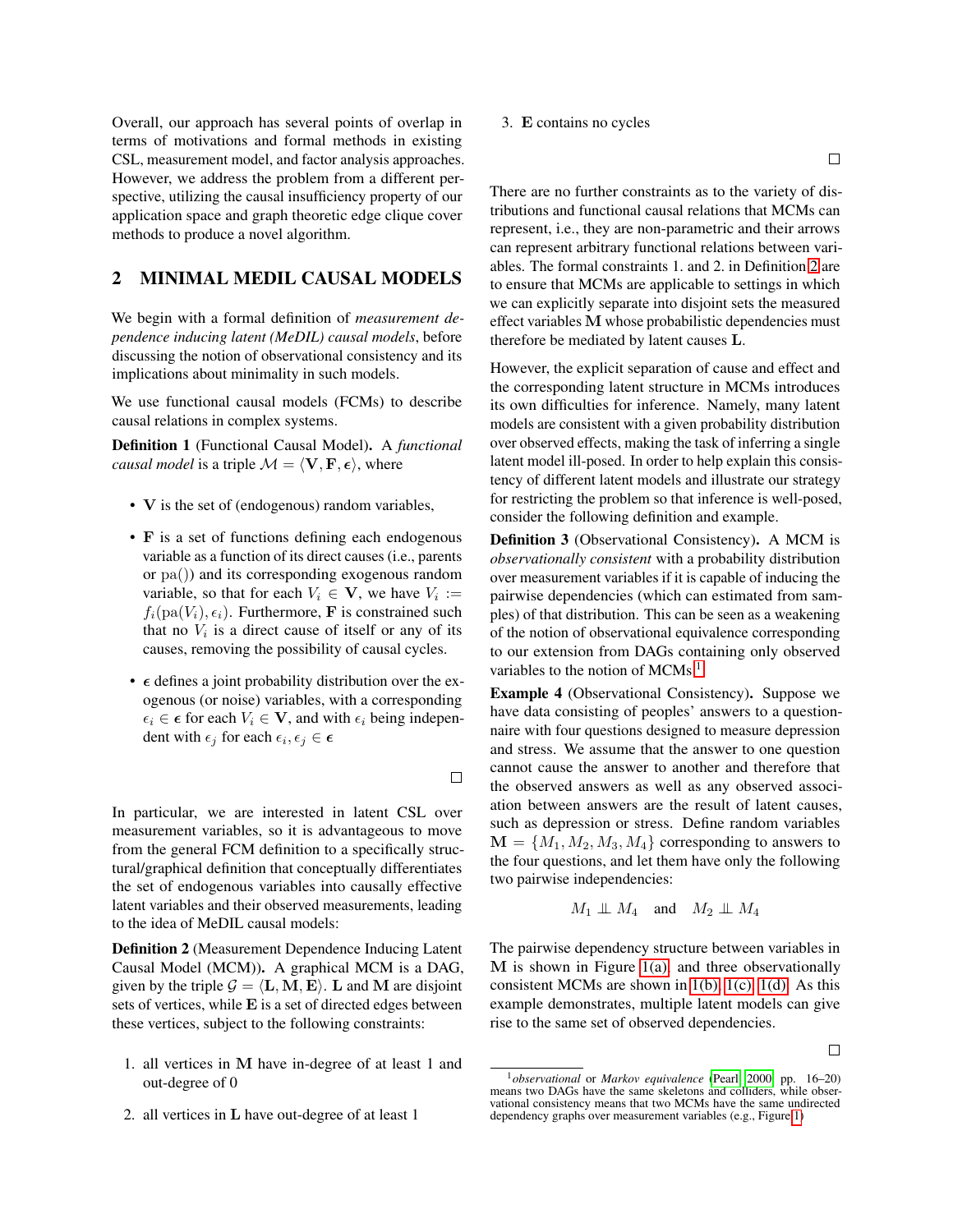<span id="page-3-2"></span>

Figure 1: (a) undirected dependency graph over M notice two missing edges corresponding to independencies; (b) minimal MCM over M; (c) non-minimal MCM observationally consistent with M; (d) MCM corresponding to ICA or FA

We address this problem by employing Ockham's razor to pick a *minimal MCM (minMCM)* (e.g., Figure [1\(b\)\)](#page-3-2).

<span id="page-3-5"></span>Definition 5 (Minimal MeDIL causal model (minMCM)). A *minMCM* for a set of measurement variables M is any least expressive (i.e., minimal) MCM that is observationally consistent with M. As [Pearl and Verma](#page-9-19) [\(1995\)](#page-9-19) note, a latent causal model's expressive power can be measured by the (in)dependencies it induces over the measured variables, with more dependencies corresponding to more expressive power. In our case, criteria can be given for minimality in modified terms of the causal faithfulness and causal Markov assumptions:

- 1. in addition to being observationally consistent with its set of measurements, a minMCM must graphically induce the measurements without violating faithfulness; the notion of faithfulness used here is concerned with conditional independencies only over measurements and not all variables in the MCM, so we call it *measurement-faithfulness*; note that Figure [1\(b\)](#page-3-2) is faithful to the conditional independencies in Example [4](#page-2-3) while Figure [1\(d\)](#page-3-2) is not—the MCM in Figure [1\(b\)](#page-3-2) is minimal while that in  $1(d)$  is not
- 2. considering arbitrary subsets of the latents,  $\mathbf{Z} \subseteq$ L, there are as few d-separations of the form  $M_i \not\perp M_j$  | **Z** as (faithfully) possible, i.e., such d-separations only exist in an minMCM if implied by the (in)dependencies and causal insufficiency of the distribution only over measurement variables; we call this *measurement-Markov* since it says the only d-separations in the minMCM are those implied by measurement-faithfulness<sup>[2](#page-3-3)</sup>; note that Figure  $1(c)$ does not satisfy this  $\Box$

Learning a minMCM for a data set only requires considering the *unconditional* independence relations among its variables, unlike the other methods mentioned in Section [1.1.](#page-1-0) This follows from Proposition [6.](#page-3-1)

<span id="page-3-1"></span>Proposition 6. *In a MCM, the set of unconditional (in)dependencies over measurement variables fully determines the set of conditional (in)dependencies over measurement variables.*

*Proof.* The Causal Markov and Causal Faithfulness assumptions (CMA and CFA, respectively) imply that two variables are probabilistically independent if and only if they are d-separated (allowing us to use independence/dseparation and  $\perp \perp$  interchangeably). Recall from Definition [2](#page-2-1) that all dependence relations (and therefore, by the CMA and CFA, d-connections) between measurement variables are mediated by latent variables. Hence, all measurement variables have out-degree 0, and so any measurement variable in a path between two other measurement variables must be a collider and any dependent measurement variables must share at least one latent parent. This means that the set of unconditional (in)dependencies over measurement variables fully determines the set of conditional (in)dependencies as follows: for all  $M_i, M_j, M_k \in \mathbf{M}$ ,

•  $M_i \not\perp\!\!\!\perp M_j \implies M_i \not\perp\!\!\!\perp M_j \mid M_k$ •  $M_i \perp\!\!\!\perp M_j \implies$  $\int M_i \perp\!\!\!\perp M_j \mid M_k$ , if  $M_i \perp\!\!\!\perp M_k$  or  $M_j \perp\!\!\!\perp M_k$ 

 $M_i \not\perp \!\!\! \perp M_j \mid M_k$ , otherwise

 $\Box$ 

As we will see in Section [4,](#page-5-0) even though estimating conditional independencies is not required for our method, doing so nevertheless can help determine whether any of the assumptions have been violated.

## <span id="page-3-0"></span>3 MINIMAL MEDIL CAUSAL MODELS AS EDGE CLIQUE COVERINGS

We can now present our main insight:

<span id="page-3-6"></span>Proposition 7. *The problem of finding a minMCM for a set of measurement variables can be framed as the graph theoretical problem of finding a minimum edge clique covering (ECC)*[3](#page-3-4) *[\(Erdos et al., 1966;](#page-9-20) [Gramm et al., 2009;](#page-9-21) ˝ [Ennis et al., 2012\)](#page-9-22) over the corresponding undirected dependency graph of the measurement variables.*

<span id="page-3-3"></span><sup>&</sup>lt;sup>2</sup> just as is the case with the usual causal faithfulness and Markov conditions

<span id="page-3-4"></span><sup>3</sup>A minimum ECC over an undirected graph is a collection of cliques that exactly covers its edges, where an edge  $E = (V_i, V_j)$  is covered by clique C iff  $V_i, V_j \in C$ .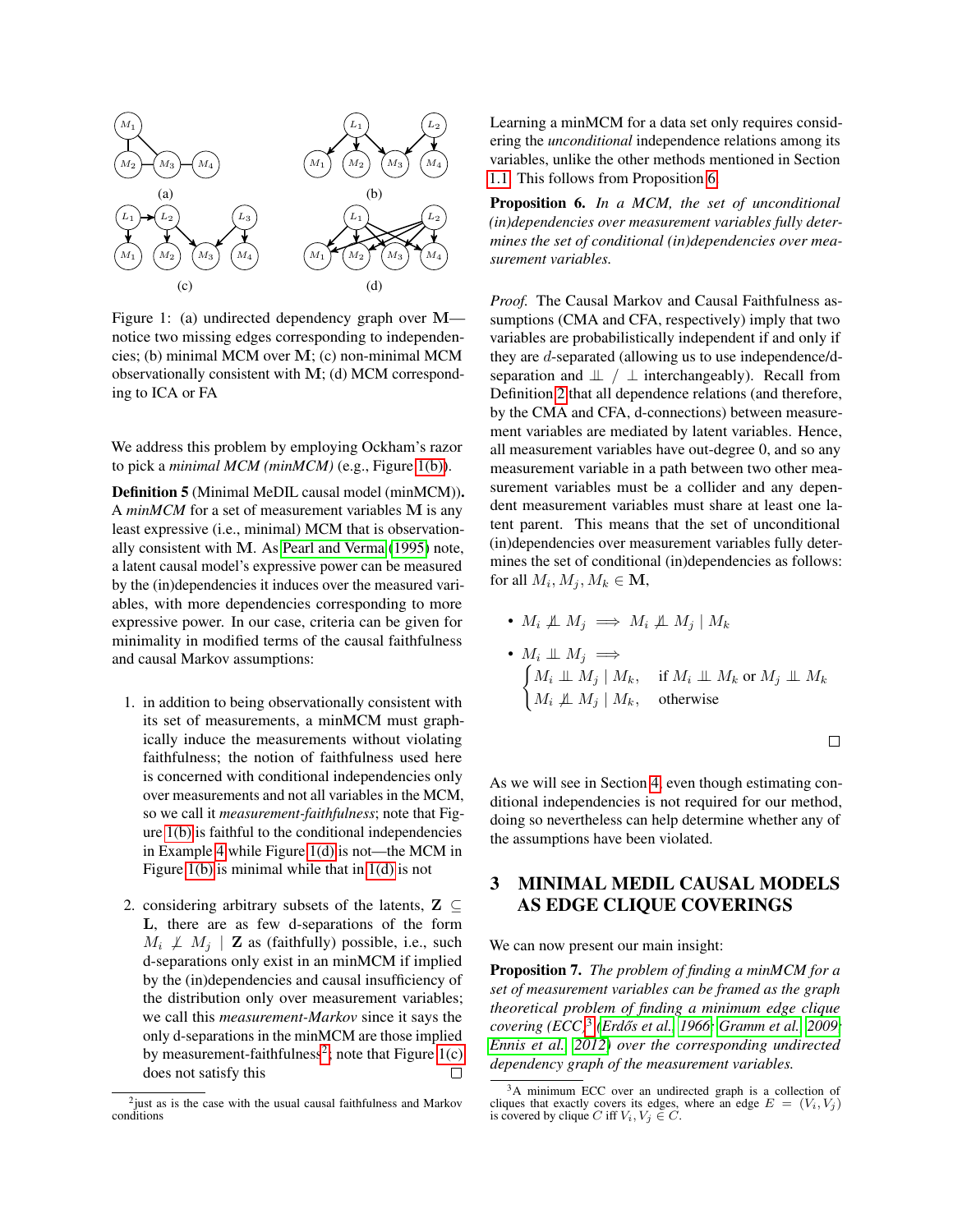<span id="page-4-0"></span>

Figure 2: (a) MCM, where each  $C_i$  corresponds to a maximal clique in  $D(M)$ —dashed red edges/vertices are redundant for vertex-minimality while blue dotted edges/vertices are redundant for edge-minimality; (b)  $D(M)$ —undirected dependency graph of  $M = \{M_1, \ldots, M_8\}$ ; (c) vertex-minimal minMCM of D(M); (d) edge-minimal minMCM of  $D(M)$ 

*Proof.* For a given set of measurement variables M, denote the *undirected dependency graph* as D(M), e.g., Figure [1\(a\),](#page-3-2) where an edge represents dependence and the lack of an edge represents independence. Proposition [6](#page-3-1) tells us that  $D(M)$ , though it only encodes unconditional (in)dependencies, contains all necessary information for characterizing observationally consistent MCMs. Consider the MCM  $\mathcal{G} = \langle L, M, E \rangle$  constructed from a set of cliques  $C$  comprising a minimum ECC over  $D(M)$  using the following procedure: (i) posit a latent  $L_C \in L$  iff  $C \in \mathbf{C}$  and (ii) posit a directed edge  $E \in \mathbf{E}$  from the latent  $L_C$  to the measurement variable M iff  $M \in C$ . In other words, G is a MCM with measurement variables M, one latent for each clique in the minimum ECC over  $D(M)$ , and an edge from each latent to exactly the measurement variables in the corresponding clique.

Note that G is not only observationally consistent with  $D(M)$  but also captures its independencies and is thus faithful, satisfying criterion 1. of Definition [5.](#page-3-5) Furthermore, the construction of G from a minimum ECC ensures that latents are only posited when necessitated by the dependencies between measurements, satisfying criterion 2. of Definition [5.](#page-3-5) Thus, G is an minMCM for  $D(M)$ .

 $\Box$ 

A minimum ECC can be minimal in two related but distinct ways: the original and more well-studied approach

seeks the smallest number of cliques needed to cover all edges (this is equivalent to the *intersection number* (Erdős [et al., 1966\)](#page-9-20)), while another justifiable approach is to seek an ECC requiring the fewest assignments of vertices to cliques. The corresponding interpretation for minMCMs is vertex-minimal (fewer cliques imply fewer latents imply fewer total vertices) and edge-minimal (fewer assignments of measurement vertices to cliques implies fewer directed edges from latent to measurement vertices), resulting in Proposition [8.](#page-5-1) There are some undirected dependency graphs for which the vertex-minimal and edgeminimal minMCMs are identical, such as figures [1](#page-3-2) and [3,](#page-5-2) but this identity does not hold generally [\(Ennis et al.,](#page-9-22) [2012\)](#page-9-22) (see Figure [2\)](#page-4-0). In either approach to minimality, the resulting minMCM induces the same set of dependencies over measurement variables and thus has the same expressive power (w.r.t. the measurement variables). We thus see no straightforwardly principled way of picking one approach over the other, and so we present both in hopes that practitioners will use whichever one (or both) they judge most sensible/interesting for their particular application.

Regardless of which notion of minimality is used, minM-CMs have some interesting properties. First, they lower bound (i) the number of causal concepts or (ii) the number of functional causal relations that are required to model measurements of a complex system at any level of granularity (Proposition [8\)](#page-5-1). Second, minMCMs contain no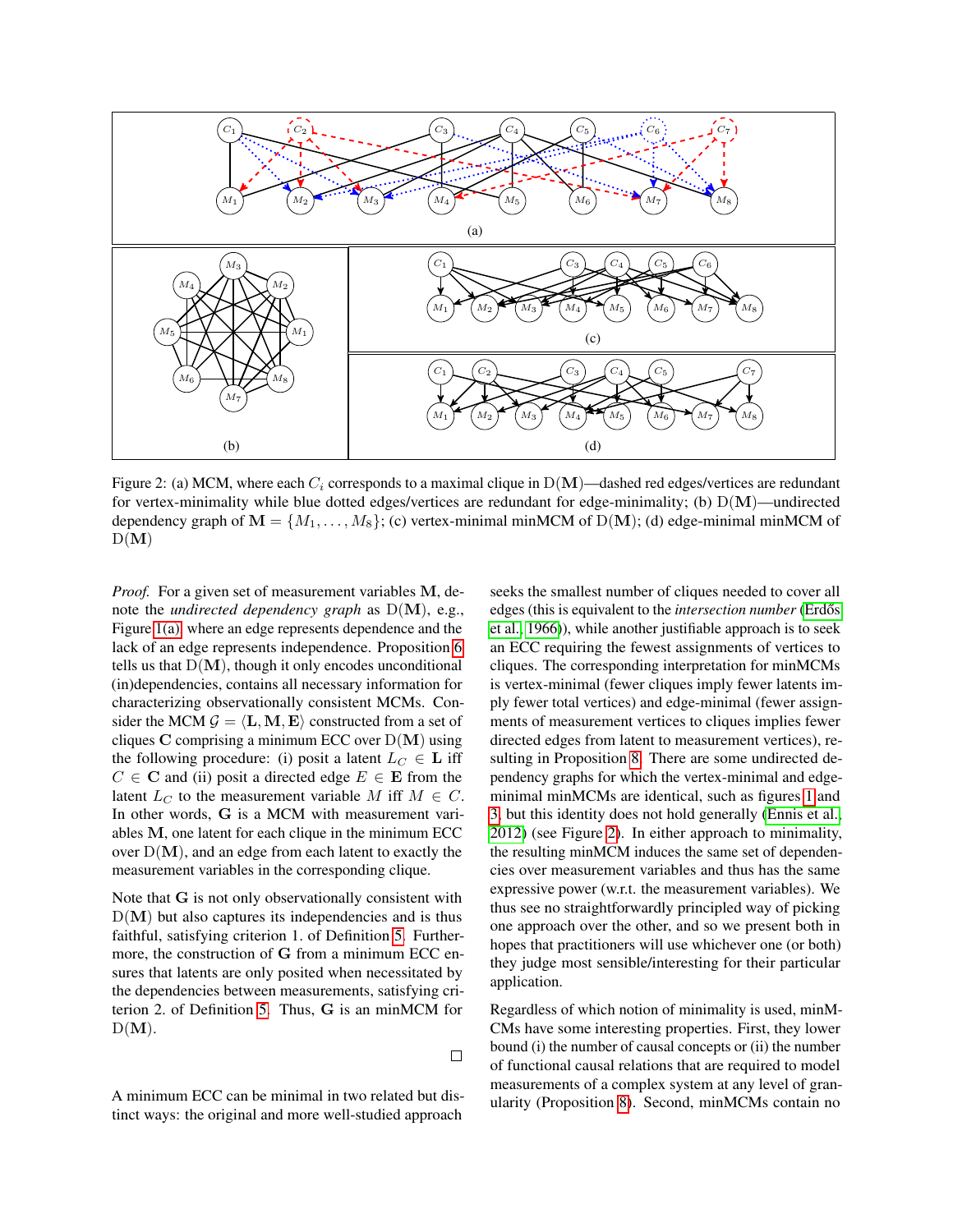<span id="page-5-2"></span>

Figure 3: (a) example  $D(M)$  for which the minMCM (b) has 6 measurement variables and 7 latent variables

causal links between the latent variables (Proposition [9\)](#page-5-3). Finally, in contrast to factor analysis, a minMCM may require more latent than measurement variables (Proposition [10\)](#page-5-4).

<span id="page-5-1"></span>Proposition 8. *For a given set of unconditional pairwise dependencies among measurement variables* M*, a minMCM gives a lower bound on the number of latent variables or edges (depending on the measure of minimality is used) required in any (faithful and observationally consistent) MCM.*

*Proof.* This is a direct consequence of the construction of minMCMs from either the clique-minimum or assignment-minimum ECC of  $D(M)$ , as described in Proposition [7.](#page-3-6)  $\Box$ 

<span id="page-5-3"></span>Proposition 9. *In a minMCM, each latent variable is d-separated from every other latent variable.*

*Proof.* Intuitively, this is a result of the definition of a minMCM being minimal in the sense of least expressive (and thus having as few latents or edges): if two latent variables are d-connected, then the dependencies among measurement variables that they induce could also instead be induced by a single latent variable (which also results in fewer edges). A minMCM has no redundant latent variables or edges and therefore no d-connected latent variables. For example, note in that the MCMs in figures [1\(b\)](#page-3-2) and [1\(c\)](#page-3-2) induce the same d-separations over the measurement variables, but that [1\(b\)](#page-3-2) with its d-separated latents has the fewer latents and fewer total edges. More formally, this follows directly from procedure for constructing an minMCM in Proposition [7](#page-3-6) and Algorithm [1.](#page-5-5)  $\Box$ 

<span id="page-5-4"></span>Proposition 10. *There exist minMCMs containing more latent than measurement variables.*

*Proof.* This follows from the graph theoretical characterization of minMCMs: there are at least as many latent variables as the intersection number of  $D(M)$ , which in a graph with  $n$  vertices is (non-trivially) upper bounded by  $n^2$  $\frac{d^2}{4}$  (Erdős et al., 1966). A simple example can be found when  $D(M)$  is as in Figure [3,](#page-5-2) resulting in  $n = 6$  nodes and an intersection number of  $i = 7$ .  $\Box$ 

## <span id="page-5-0"></span>4 A minMCM-FINDING ALGORITHM AND ITS COMPLEXITY

The procedure in the proof of Proposition [7](#page-3-6) for constructing a minMCM from an undirected dependency graph leads directly to Algorithm [1.](#page-5-5)

| Algorithm 1: constructing a minimal MeDIL<br>causal model (minMCM)                                                                             |
|------------------------------------------------------------------------------------------------------------------------------------------------|
| <b>Input</b> : undirected dependency graph, $D(M)$ , over<br>the measurement variables M                                                       |
| <b>Output</b> : vertex-minimal or assignment-minimal<br>$MCM$ G over M                                                                         |
| 1 initialize edgeless graph with a vertex for each<br>$M \in \mathbf{M}$ ;                                                                     |
| 2 find a clique-minimum or assignment-minimum<br>edge clique cover of $D(M)$ , using the algorithm<br>in Fig. 3 of (Gramm et al., 2009) or the |
| algorithm $FIND-AM$ of (Ennis et al., 2012),<br>respectively;                                                                                  |
| <b>3 for</b> each clique C in the cover <b>do</b>                                                                                              |
| add vertex L with edges directed to each<br>$\overline{\mathbf{A}}$<br>$M \in C$ :                                                             |
| <sub>5</sub> end                                                                                                                               |
|                                                                                                                                                |

<span id="page-5-5"></span>Notice that Line 2 in Algorithm [1](#page-5-5) is to find a minimum ECC of  $D(M)$ . Nearly all of the computational complexity of Algorithm [1](#page-5-5) comes from this step, which is known to be an NP-hard problem, and so the choice of an efficient ECC-finding algorithm and implementation is especially important.

In case a clique-minimum ECC (and therefore vertexminimum minMCM) is preferred, [\(Gramm et al., 2009\)](#page-9-21) provides an exact algorithm. The exact algorithm finds an ECC in  $\mathcal{O}(f(2^k) + n^4)$  time, where k is the number of cliques in the ECC and  $n$  is the number of vertices in the undirected graph, and is thus fixed-parameter tractable. Furthermore, [\(Cygan et al., 2016\)](#page-9-23) gives a lower bound on the complexity of the clique-minimum ECC problem and argues that the algorithm is probably optimal. [Gramm](#page-9-21) [et al.](#page-9-21) [\(2009\)](#page-9-21) also provide a free/libre implementation of their algorithm, though it has not been maintained for some time and does not easily run on most modern machines.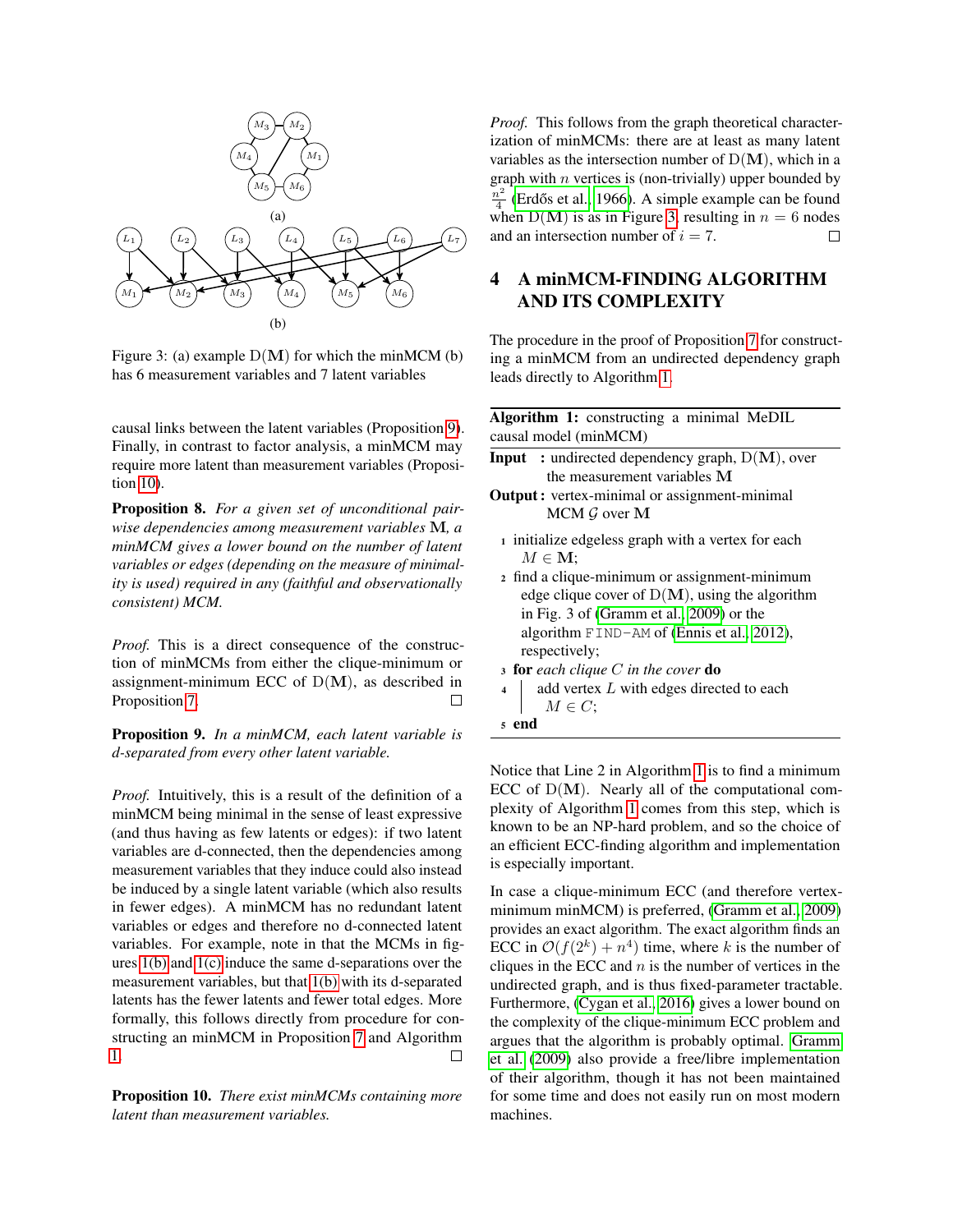In case an assignment-minimum ECC (and therefore edgeminimum minMCM) is preferred, [\(Ennis et al., 2012\)](#page-9-22) provides an exact algorithm. Though they do not offer an analyses of its complexity, it is essentially a backtracking algorithm based on [\(Bron and Kerbosch, 1973\)](#page-8-3)'s maximal clique finding algorithm, which has time complexity of  $\mathcal{O}(3^{n/3})$ , and so this assignment-minimum ECC finding algorithm has an even larger complexity.

As far as we are aware, no other implementations of the clique-minimum or assignment-minimum ECC finding algorithms exist. To remedy this, we have implemented and released these and a few other related causal inference tools as a free/libre Python package at [https://medil.causal.dev.](https://medil.causal.dev) Already [Gramm et al.](#page-9-21) [\(2009\)](#page-9-21) and [Ennis et al.](#page-9-22) [\(2012\)](#page-9-22) showed that their algorithms perform in a reasonable amount of time on moderately sized graphs, e.g., returning a solution containing 100 cliques in a matter of minutes. Unsurprisingly, given the hardware advancements of the past decade, our implementation performs even better, e.g. finding the 614 clique solution to the 61 node graph presented in the next section in only 39 seconds using an Intel Core i7-8700K CPU.

## <span id="page-6-0"></span>5 APPLICATION

In this section we demonstrate the necessary steps to get from a raw data set to a minMCM output from our algorithm. We then hint at how this output can be analyzed and suggest some conclusions that can be drawn from it. Note that our contribution in this paper is theoretical, and the point of the following application is to make some of our theoretical claims and the potential use cases more concrete.

#### <span id="page-6-3"></span>5.1 THE DATA AND PREVIOUS ANALYSES

The *Stress, Religious Coping, and Depression* data set<sup>[4](#page-6-1)</sup> was collected by Bongjae Lee from the University of Pittsburgh in 2003. There were 127 participants answering a total of 61 questions: 21 designed to measure stress, 20 for religious coping, and 20 for depression—see [\(Silva and](#page-9-12) [Scheines, 2005\)](#page-9-12) for the full questionnaire. This data has been analyzed by several other measurement model methods [\(Silva and Scheines, 2005;](#page-9-12) [Silva et al., 2006;](#page-9-13) [Kum](#page-9-14)[merfeld et al., 2014;](#page-9-14) [Kummerfeld and Ramsey, 2016\)](#page-9-15), and their findings (which largely agree with each other) can be briefly summarized as follows: (i) in contrast to the design goal, most of the measurement variables are "impure" in that they are caused by multiple latent variables; (ii) they are able to find some subsets (ranging in number from three to nine) of "pure" measurement variables

that passed their significance tests and some of which suggest a model similar to what Lee hypothesized containing three latent variables—the first of which causes only measurement variables of stress, the second only depression, and the third only coping; (iii) most of their models scoring the highest significance are more complex models than Lee's model (the most complex containing eight latents [\(Silva and Scheines, 2005\)](#page-9-12)).

#### 5.2 ANALYSIS USING minMCMS

Notice that the input to Algorithm [1](#page-5-5) is an undirected dependency graph, while in practice one does not have direct knowledge of the (in)dependencies themselves but only samples of the measurement variables. It is therefore necessary to first estimate the independencies before applying this algorithm. Because the algorithm is agnostic to the test statistic, it is not constrained to linear methods such as Pearson correlation (for which " $X \perp Y \implies$  $corr(X, Y) = 0$ " but not the converse) but can leverage the power of nonlinear independence tests [\(Gretton et al.,](#page-9-24) [2005;](#page-9-24) Székely et al., 2007). We used the distance correlation (Székely et al., 2007) as our test statistic (with the property " $X \perp Y \iff dCorr(X, Y) = 0$ ") and performed 1000 random permutations of the measurement variables to sample from the null-distribution [\(Dwass,](#page-9-26) [1957\)](#page-9-26). The p-value for each pair was then calculated as the proportion of the permutation tests in which the absolute distance correlation of the pair of variables with permuted samples exceeded that of the original pair. Finally, independence between two variables was concluded if the distance correlation between them was less than 0.1 and the corresponding *p*-value was greater than  $0.1<sup>5</sup>$  $0.1<sup>5</sup>$  $0.1<sup>5</sup>$ 

The binary-valued  $61 \times 61$  matrix corresponding to the estimated independencies, with a 0 for independence and 1 for dependence thus forms the adjacency matrix for the UDG that is input for Algorithm [1.](#page-5-5) We decided to find a latent-minimal minMCM, and the result has 614 latent variables. It is thus too complex to be legibly displayed here, so we instead present figures [4](#page-7-0) and [5](#page-7-1) to facilitate analysis of the results.

Looking at the histogram in Figure  $4(a)$ , we find a median indegree (i.e., number of latent causes) of the measurement variables of 27, but with one in particular,  $M_{30}$ , having 425. The item in the questionnaire corresponding to  $M_{30}$  was the ninth in the set designed to measure depression, and it asked participants how frequently the event "I thought my life had been a failure" occurred in the preceding week. Semantically, it makes sense that this item would have many more latent causes than the

<span id="page-6-1"></span><sup>4</sup>We would like to thank David Danks and especially Joseph Ramsey at Carnegie Mellon University for providing us with a copy.

<span id="page-6-2"></span><sup>5</sup>As one would expect, using a nonlinear measure of dependence allows us to detect more dependencies: we found almost  $31\%$  of the over 1500 estimated nonlinear pairwise dependencies (i.e., edges in the UDG) to be undetectable using the linear Pearson correlation.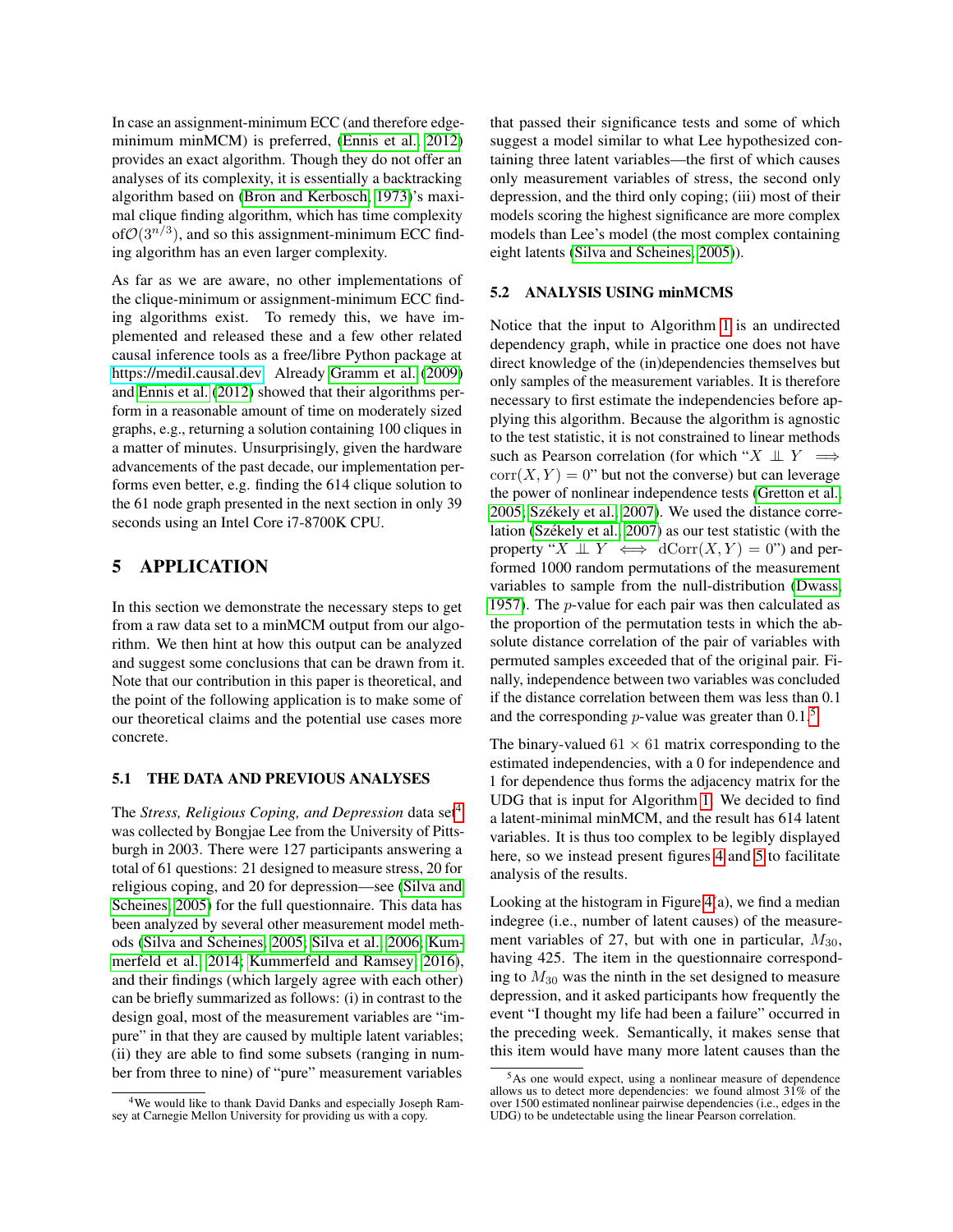<span id="page-7-0"></span>

Figure 4: histograms showing (a) indegree of the measurement variables and (b) the outdegree of the latent variables

other items, because its scope is much larger, requiring reflection on the participants' entire life up to that point instead of just during the week in question, as is the case for other depression items, such as "I enjoyed life"  $(M_{37},$ 24 latent causes) and "I felt sad"  $(M_{39}, 25$  latent causes). Furthermore, looking at Figure [5\(](#page-7-1)a), showing the number of latents each pair of measurement variables share, we see that  $M_{30}$  shares a relatively high amount of latent causes with the other measurement variables (median of 21), while for  $M_{37}$  and  $M_{39}$  the median of shared latent causes is one. Our analysis thus agrees with the previous analyses described in Section [5.1](#page-6-3) insofar as we also find many "impure" measurement variables, but extends their insights by differentiating between measurement variables that are best considered a general or mixed measurement  $(M_{30})$  and those that, even though they are also impure, span different subsets of the latent space ( $M_{37}$  and  $M_{39}$ ).

Looking at the outdegree (i.e., the number of measurement variables a latent causes) in Figure [4\(](#page-7-0)b) we find a median of four and a range from 2 to 20. The number of measurements shared by each pair of latent variables reveals further structure (Figure [5\(](#page-7-1)b)). In particular, the incidence matrix representation of the latents corresponding to the block structure between approximately  $L_{105}-L_{145}$ reveals seven measurement variables that these latents mostly have in common, corresponding to four stress and three depression items. On the other side, 41% (roughly 74k) pairs of variables do not share any measurement variables. Such insights may be used to simplify models, e.g. by removing measurement variables that induce multiple latents, or to build subsets of "pure" measurement variables, in the sense that the resulting measurement

<span id="page-7-1"></span>

Figure 5: heatmaps showing (a) the number of latent variables each pair of the 61 measurement variables have in common and (b) the number of measurement variables each pair of the 614 latent variables have in common

subsets are caused by disjoint sets of latents<sup>[6](#page-7-2)</sup>.

Finally, we note that there is more structure to be explored in the minMCM and figures [4](#page-7-0) and [5](#page-7-1) , but that is beyond our present scope. Note that the type of structure analyzed here emerges only when considering an ECC (i.e. patterns in the UDG, which is an abstraction of the correlation matrix) and not from the correlation matrix itself—analogous to higher-moment statistics or higher-order logic.

Our findings are not inconsistent with previous analyses of this data set, as can be seen by their agreement with points (i) and (iii) in Section [5.1,](#page-6-3) and should rather be seen as complementary. More generally our algorithm and corresponding analyses do not subsume existing methods but rather provide a novel perspective that allows us to focus on otherwise unutilized structure in measurement data, which in addition to helping to model the data also aids in, e.g., assessing and revising questionnaires and instruments.

## 6 DISCUSSION

Having in the preceding sections presented our minMCM finding algorithm, its supporting theory, and a demonstration application, we now conclude with two main directions for future work: the first direction is primarily concerned with applications of Algorithm [1](#page-5-5) in its current state or requiring only minor modifications, while the second is primarily concerned with significantly extending

<span id="page-7-2"></span><sup>&</sup>lt;sup>6</sup>Note that this is a bit different from the notion of "pure" used in the other measurement literature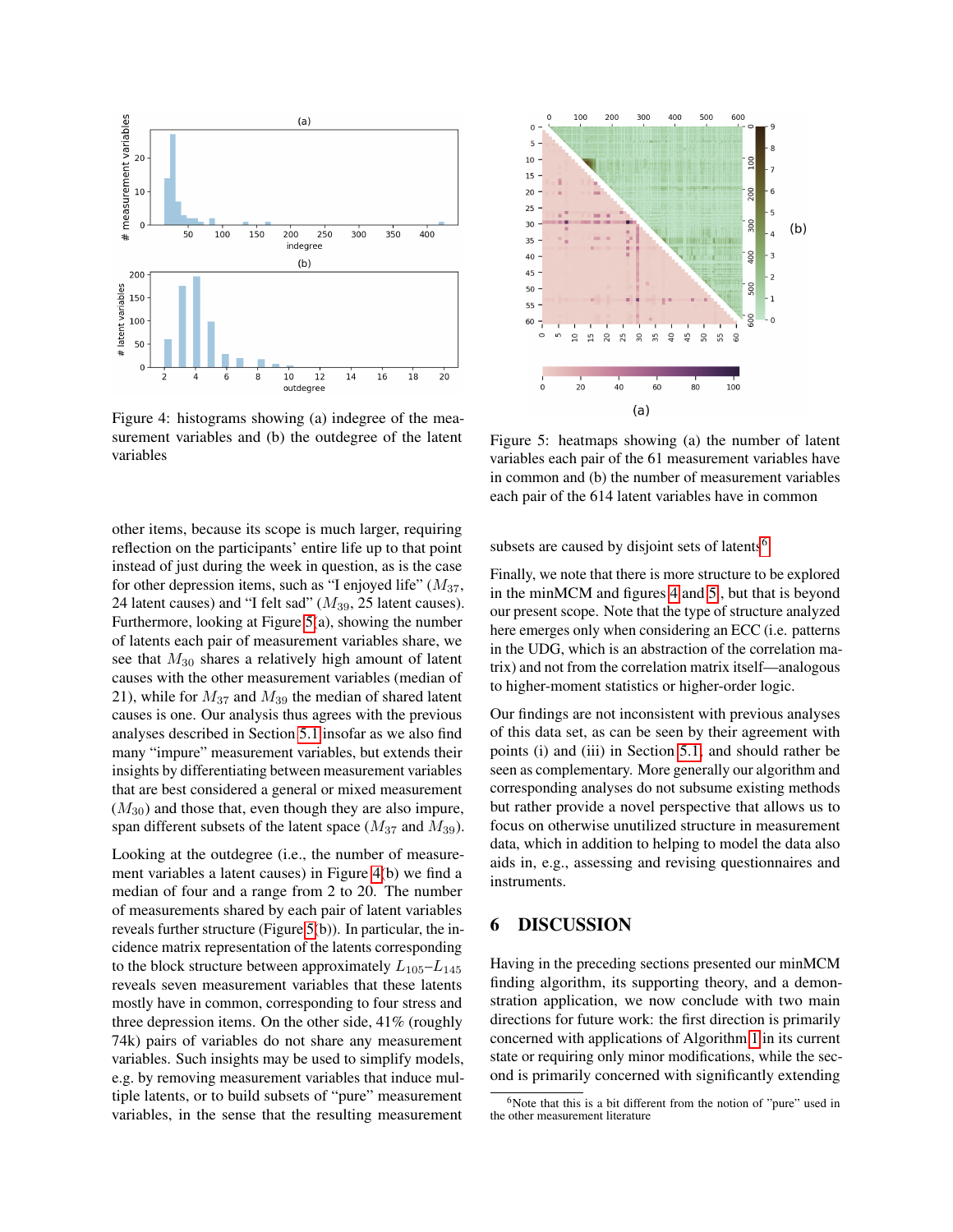Algorithm [1](#page-5-5) and with developing new methods based on insights gleaned during its development.

#### <span id="page-8-5"></span>6.1 FUTURE APPLICATIONS AND MINOR MODIFICATIONS

Being constraint-based, the Algorithm [4](#page-5-0) relies on estimated independencies. Thus, errors in the inference of minMCMs come not from Algorithm [1](#page-5-5) itself but rather from the estimation of independencies that it (along with many other causal inference methods) requires as input. In this regard, a single incorrectly estimated independence can in the (unlikely) worst case<sup>[7](#page-8-4)</sup> result in incorrectly doubling or halving the number of estimated latents or edges. In any case, as mentioned at the end of Section [2,](#page-2-0) further estimates of conditional independencies can help corroborate or refute the estimated unconditional independencies. More detailed examination is needed to make this more theoretically precise as well as to determine how much of a problem this is likely to pose for real data.

One final caveat for interpreting minMCMs is that, for complex graphs, there can be multiple minimum ECCs (for both types of minimality), each with the same minimum number of cliques or assignments. Thus, while using a minMCM to reason about the minimum number of edges or latents is always valid, stronger conclusions may require that the graph  $D(M)$  admits only one min-MCM (which is simple enough to test) or that further assumptions or background knowledge are used to justify one minMCM over other observationally consistent ones. To this end, the (non-minimal) MCM corresponding to maximal cliques (e.g., Figure  $2(a)$ ) may be especially interesting, because it contains all observationally consistent MCMs (including the minMCMs in  $2(c)$  and  $2(d)$ ).

Another promising aspect of our approach for future work is its extensibility, which results from establishing MeDIL causal models as a causal semantics for edge clique covers. Though we have so far focused on minimal ECCs, a MCM corresponding to *any* ECC for a given UDG is guaranteed to be measurement-faithful and causally sufficient (though not minimal or measurement-Markov) for the corresponding distribution of measurement variables. Using a different class of ECCs simply requires a different algorithm to be used in Line 2 of Algorithm [1.](#page-5-5) Just as we expressed simplicity of the causal model in terms of the number of latents (or edges) in the MCM and therefore the number of cliques (or assignments) in the ECC, *any* property of a causal model that can be expressed in

terms of properties of an ECC can be used to repurpose an ECC-finding algorithm for the desired CSL task. For example, developments in network science [\(Conte et al.,](#page-9-27) [2019\)](#page-9-27) make it possible for ECC-based causal analysis of very large graphs, even containing up to millions of nodes.

#### <span id="page-8-2"></span>6.2 EXTENSIONS AND FURTHER DEVELOPMENTS

Because Algorithm [1](#page-5-5) returns a causally sufficient DAG, it should be possible to actually learn a corresponding fully specified functional causal model using, e.g., some version of nonlinear ICA or variational autoencoders [\(Khe](#page-9-28)[makhem et al., 2019\)](#page-9-28) that has been modified to take into account the conditional independence structure. This could potentially lead to the development of a causal, non-parametric generalization of factor analysis [\(Martin](#page-9-18) [and VanLehn, 1994\)](#page-9-18) which would still be interestingly different from similar existing work [\(Hoyer et al., 2008;](#page-9-29) [Kummerfeld and Ramsey, 2016\)](#page-9-15). Furthermore, since learning such a FCM would require the data set and not just its CI relations, it would be straight-forward to make a score-based adaptation of Algorithm [1](#page-5-5) inspired by [\(Eli](#page-9-30)[dan et al., 2001\)](#page-9-30), where cliques are picked according to maximizing a scoring criterion instead of (possibly misestimated) CI relations. This would help overcome the potential pitfall mentioned in Section [6.1.](#page-8-5)

Additionally, notice that formally, (though not semantically) *every* DAG is a MCM: any given DAG  $G$  can be partitioned into sink nodes S and non-sink nodes N, in which case it is observationally consistent with respect to  $S$  to any other DAG  $H$  whose (sub)set of sink nodes  $S'$ has the same UDG as S. This allows for some of the theory developed in sections [2](#page-2-0) and [3](#page-3-0) to be easily repurposed to characterizing subset-Markov equivalence classes for DAGs with different sets of variables, as long as they have some subset of sink nodes  $S = S'$  in common. This may help connect causal coarsening [\(Chalupka et al., 2016\)](#page-9-16) with causally consistent transformations between microand macro-models [\(Rubenstein et al., 2017\)](#page-9-17) and causal abstraction [\(Beckers and Halpern, 2019\)](#page-8-1).

#### References

- <span id="page-8-0"></span>Andersson, S. A., Madigan, D., and Perlman, Michael D, e. a. (1997). A characterization of markov equivalence classes for acyclic digraphs. *The Annals of Statistics*, 25(2):505–541.
- <span id="page-8-1"></span>Beckers, S. and Halpern, J. Y. (2019). Abstracting causal models. In *Proceedings of the AAAI Conference on Artificial Intelligence*, volume 33, pages 2678–2685.
- <span id="page-8-3"></span>Bron, C. and Kerbosch, J. (1973). Algorithm 457: finding all cliques of an undirected graph. *Communications of the ACM*, 16(9):575–577.

<span id="page-8-4"></span><sup>&</sup>lt;sup>7</sup>This is when the inclusion/exclusion of a single edge in an  $n \geq 3$ vertex undirected dependency graph makes the difference between the graph having  $2(n - 2)$  maximal cliques that are all edges and  $n - 2$  maximal cliques that are all triangles. Fortunately, such precarious structures are easy to detect and can be removed by picking different sets of measurements.